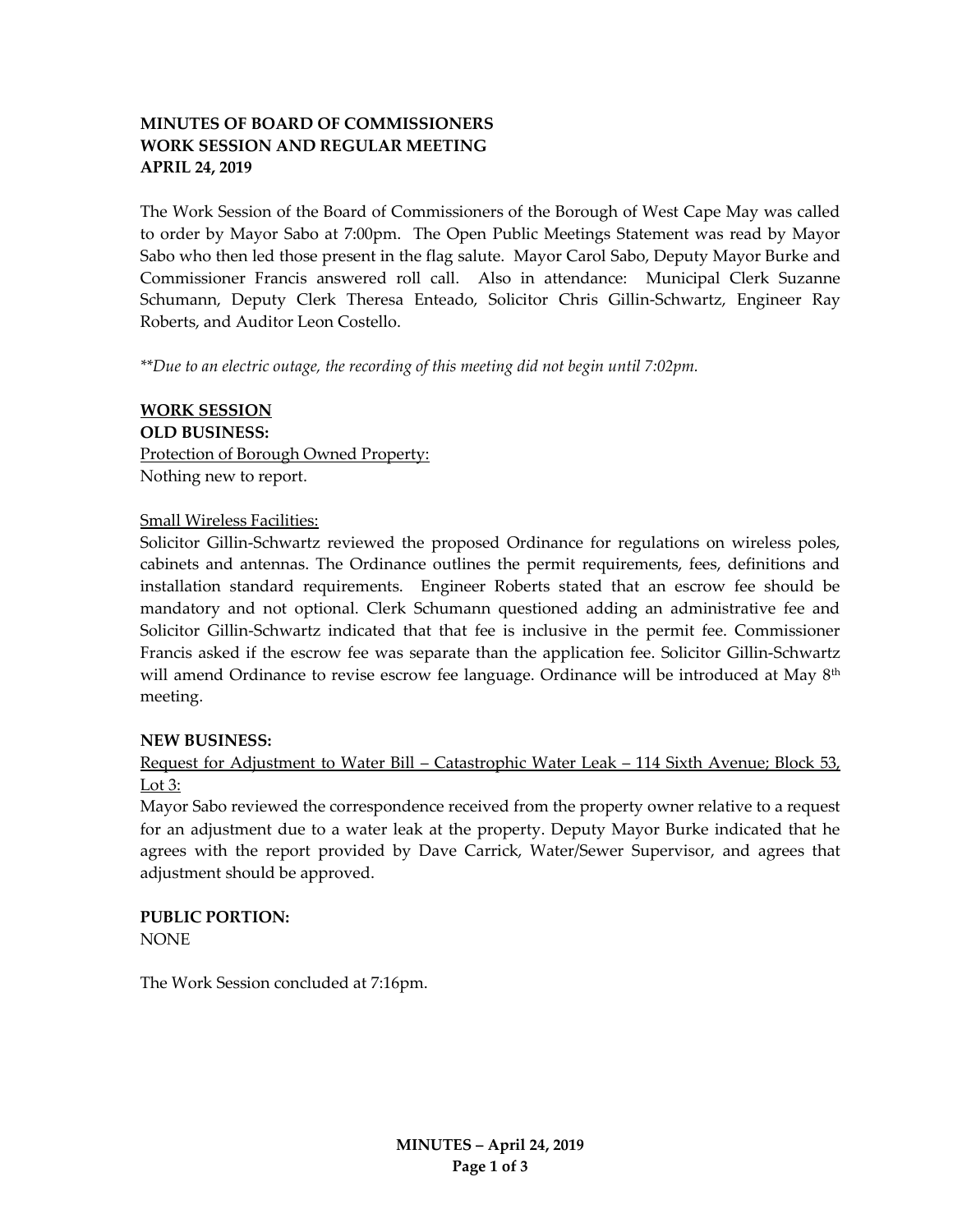### **2019 MUNICIPAL BUDGET**

82-19 Read by Title Only and Open Public Hearing on 2019 Municipal Budget *On motion by Deputy Mayor Burke, seconded by Commissioner Francis, Resolution 82-19 was approved. The motion was carried unanimously on roll call vote.*

### Public Comment on Municipal Budget:

*Auditor Costello indicated that the budget is the same as introduced and has been approved by the State after review. Mr. Costello indicated that the tax increase will be 2/10ths of a cent. There was no further public comment.*

### 83-19 Adopt 2019 Municipal Budget

*On motion by Commissioner Francis, seconded by Deputy Mayor Burke, Resolution 83-19 was approved. The motion was carried unanimously on roll call vote.*

## **REGULAR MEETING PROCLAMATION – LOYALTY DAY**

#### **CONSENT AGENDA**

On motion of Deputy Mayor Burke, seconded by Commissioner Francis, the following Consent Agenda was unanimously approved on roll call vote.

#### Minutes:

April 10, 2019 Work Session and Regular Meeting

Ordinances for Introduction and Publication: NONE

Resolutions:

- 84-19 Authorizing an Encroachment Agreement Regarding 110 Sunset Boulevard; Block 32, Lot 3
- 85-19 Insertion of Special Item of Revenue, Chapter 159 Emergency Management Performance Grant
- 86-19 Authorizing a Trust Fund Which Shall Be Considered a "Dedication by Rider" to the Budget of the Borough of West Cape May for the Collection and Disbursement of Fees for Celebration of Public Events
- 87-19 Authorizing a Trust Fund Which Shall Be Considered a "Dedication by Rider" to the Budget of the Borough of West Cape May for the Collection and Disbursement of Fees for Environmental Commission Contributions
- 88-19 Authorizing a Trust Fund Which Shall Be Considered a "Dedication by Rider" to the Budget of the Borough of West Cape May for the Collection and Disbursement of Fees for Special Events Day
- 89-19 Municipal Green Team Recognition
- 90-19 Establishing Review of the Environmental Resource Inventory (ERI) as Part of the Environmental Commission Annual Report
- 91-19 Water Adjustment for Catastrophic Leak 114 Sixth Avenue; Block 53, Lot 3